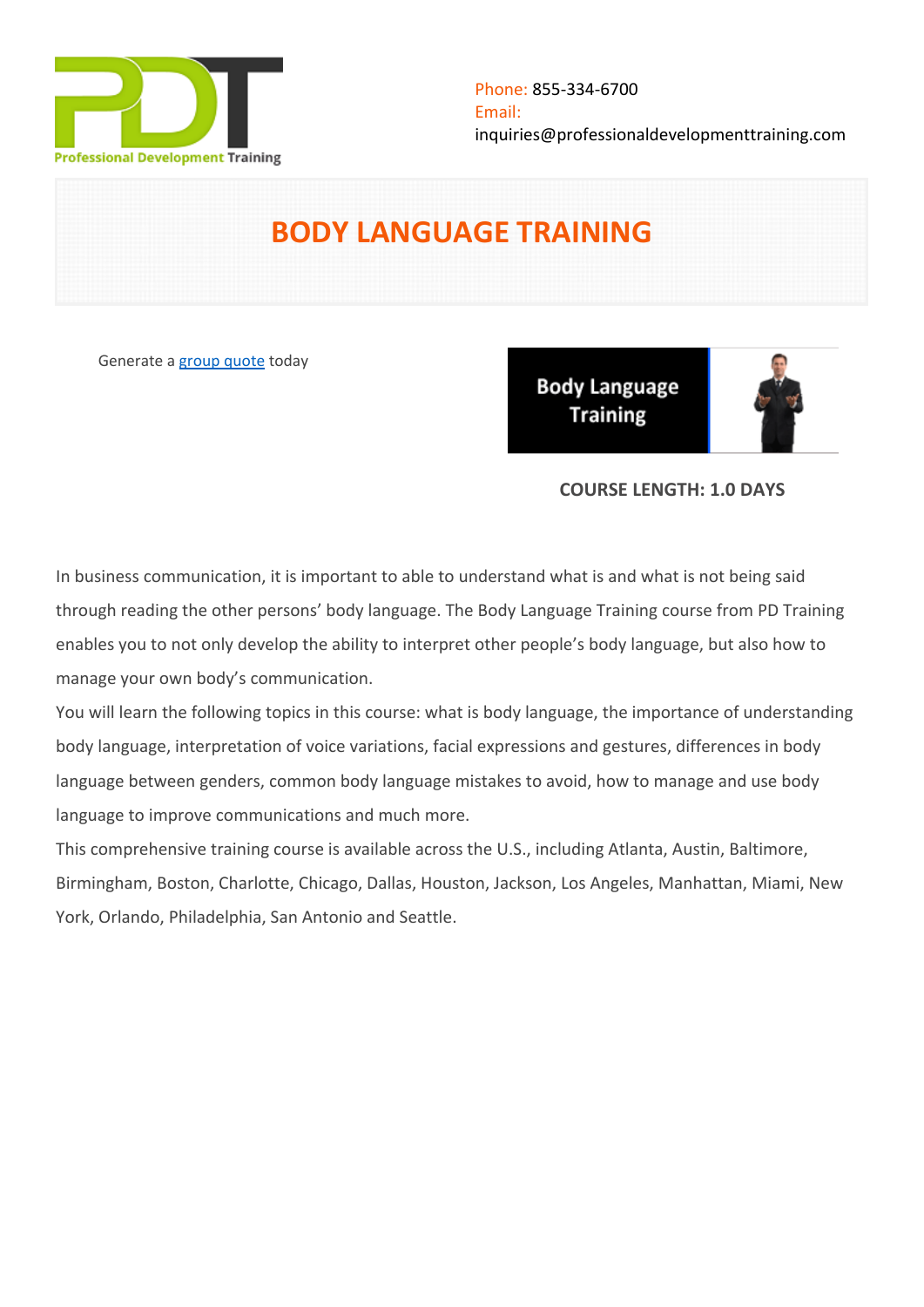## **BODY LANGUAGE TRAINING COURSE OUTLINE**

## **FOREWORD**

The ability to interpret body language is a skill that can enhance anyone's career. Body language is a form of communication, and it needs to be practiced like any other form of communication. Whether in sales or in management, it is essential to understand the body language of others and exactly what your own body is communicating to others.

#### **OUTCOMES**

## **In this course participants will:**

- Understand the range of nonverbal behaviors that comprise 'body language'
- Understand the nuances of handshakes and touch
- Understand how your personal style influences your body language
- Match body language to words
- Know how to read facial expressions
- Interpret common gestures
- Interpret eye contact
- Understand power poses
- Know the sign of a fake smile and when someone is lying to you
- Understand the differences in body language across cultures

### **MODULES**

#### **Lesson 1: Meet The Ics Family**

- Meet the Family
- Mr Proxemics
- Mrs Haptics
- Cousin Vocalics
- Uncle Chronemics
- **•** Godfather Kinesics
- Reflection

#### **Lesson 3: The Body Explored**

- The Windows to the Soul
- What you say with your mouth
- The Power in your Hands
- Taking a Stand
- **•** Reflection

#### **Lesson 2: Becoming Who You Want To Be**

- Aligning Verbal and Non-Verbal Communication
- Body Language and Emotion
- Common Gestures
- Reflection

#### **Lesson 4: Body Language in Business**

- Please Sit Down
- Negotiation
- Building Rapport
- Body Language Observations
- Reflection